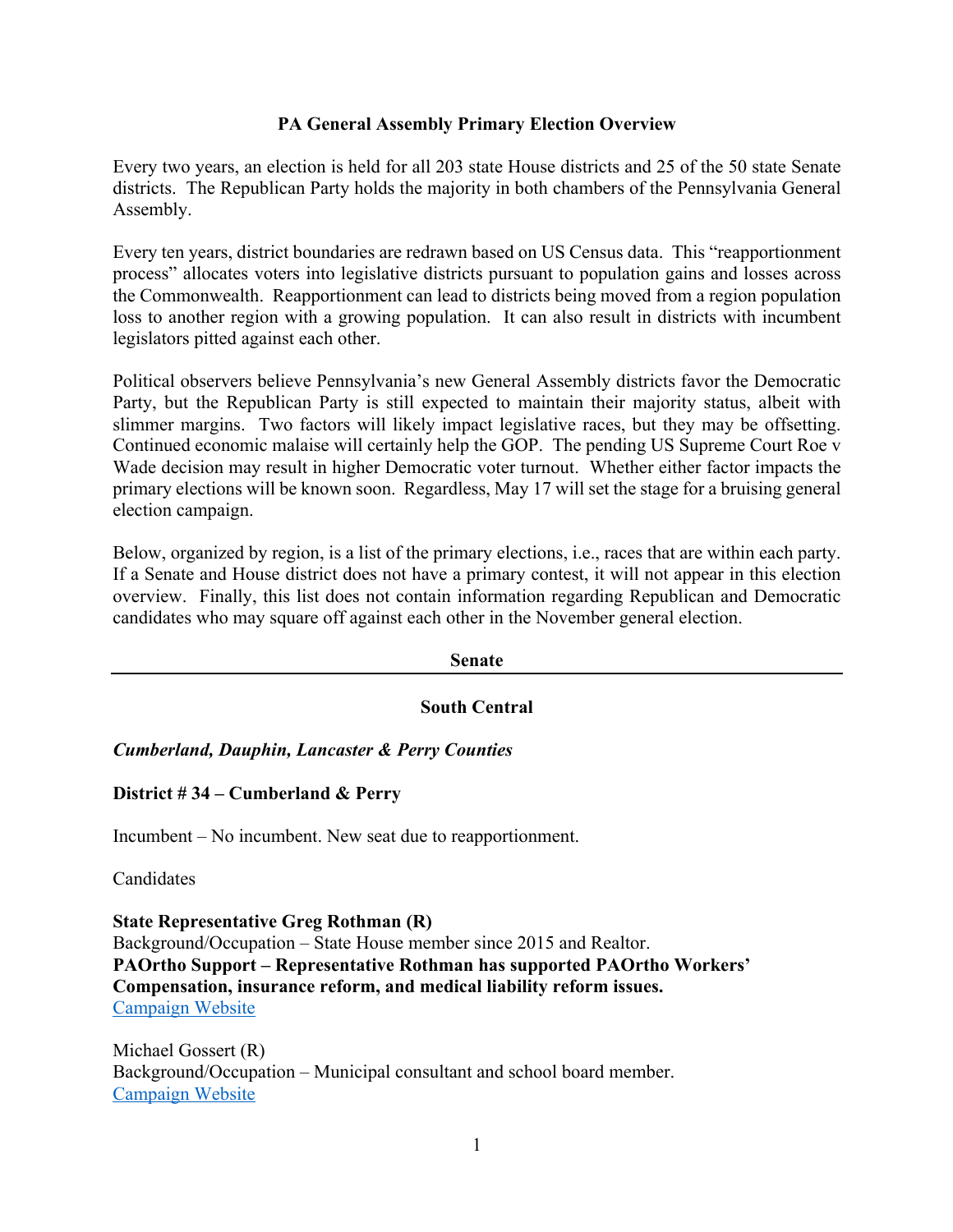# **District # 36 – Lancaster**

Incumbent – **State Senator Ryan Aument (R)** Background/Occupation – State senator since 2015. U.S. Army captain and veteran of Operation Iraqi Freedom. Serves in Senate Leadership as Majority Caucus Chairman. **PA Ortho Support – Senator Aument has supported PAOrtho Workers' Compensation, insurance reform, and medical liability reform issues.**  Campaign Website

Challenger – Mike Miller (R) Background/Occupation – Business owner, financial services Campaign Website

# **Lehigh Valley**

# *Lehigh & Northampton Counties*

# **District # 14 – Lehigh & Northampton**

Incumbent – No incumbent, open seat. **No specific OrthoPAC supporter in primary election.** 

**Candidates** 

Dean Browning (R) Background/Occupation – Retired. Campaign Website

Olmy Maldonado (R) Background/Occupation – Marine Corps veteran. Campaign Website

Cindy Miller (R) Background/Occupation – Township Supervisor. Campaign Website

# **District #16 – Lehigh & Northampton**

Incumbent – **State Senator Pat Browne (R)** Background/Occupation – State senator since 2005. Serves as the Majority Chairman of the Appropriations Committee. CPA. **PAOrtho Support – Senator Browne has supported PAOrtho Workers' Compensation,** 

**insurance reform, and medical liability reform issues.**  Campaign Website

Challenger – Jarrett Coleman (R)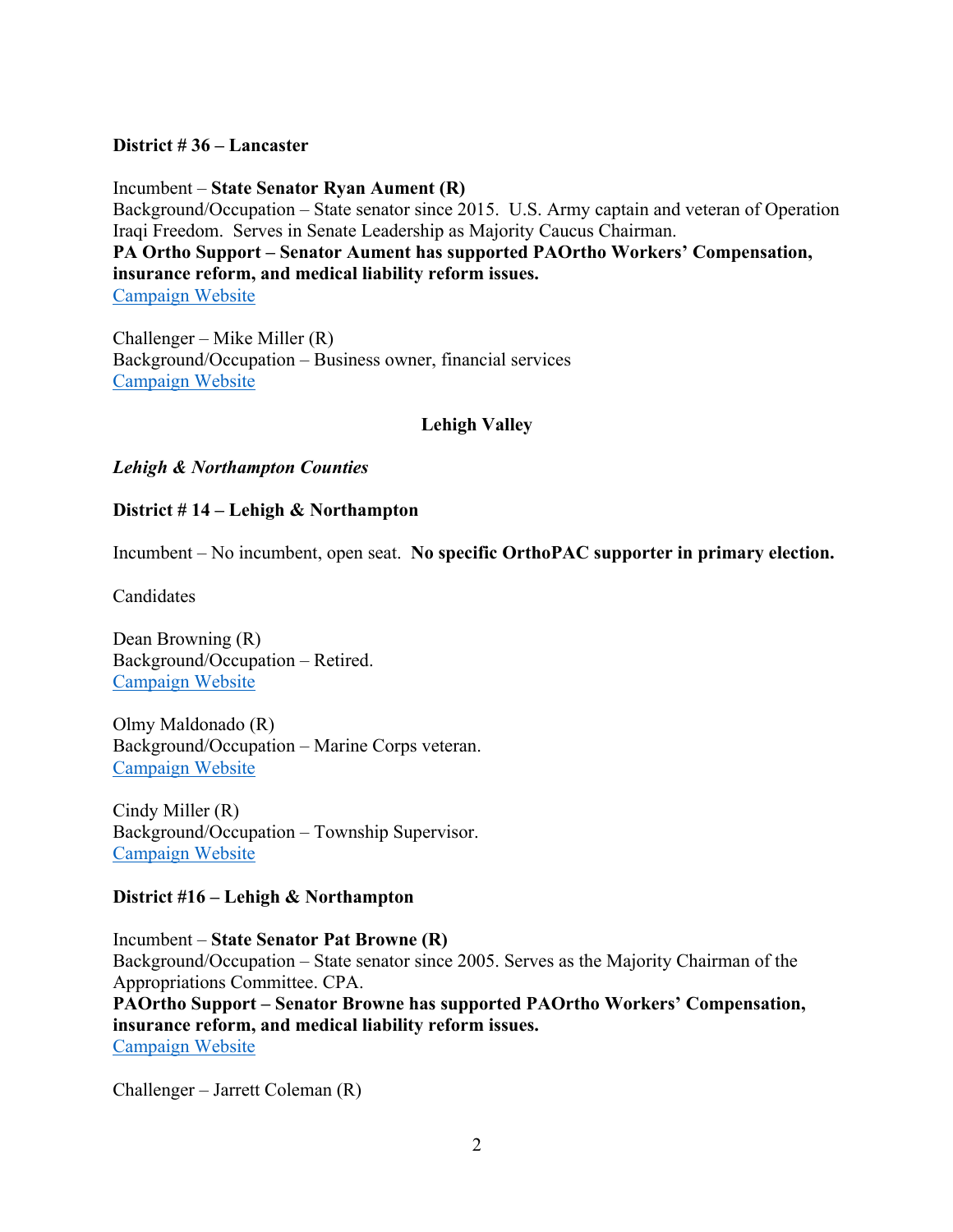Background/Occupation – Business owner, financial services Campaign Website

### **Southeast**

# *Berks, Bucks, Chester, Montgomery & Philadelphia Counties*

# **District # 8 – Parts of Delaware & Philadelphia Counties**

Incumbent – **State Senator Anthony Williams (D)** Background/Occupation – State senator since 2009. Serves as Democratic Chairman of the Intergovernmental Affairs Committee **PAOrtho Support – Senator Williams has supported PAOrtho Workers' Compensation and insurance reform issues.**  Campaign Website

Challenger – Paul Prescod (D) Background/Occupation – Teacher and union activist. Campaign Website

### **District # 24 –** Montgomery & Berks

Incumbent – Open seat. Incumbent retired.

**Candidates** 

*Republican Primary* 

**State Representative Tracy Pennycuick (R)** – Background/Occupation – State House member since 2021. Retired US Army Lieutenant

Colonel and helicopter pilot. Small Business Owner. **PAOrtho Support – Representative Pennycuick has supported PAOrtho Workers' Compensation, insurance reform, and medical liability reform issues.**  Campaign Website

David Moyer (R) Background/Occupation – Township Supervisor. Campaign Website

*Democratic Primary* 

Jill Dennin (D) Background/Occupation – School board member. Campaign Website

Emanuel Wilkerson (D)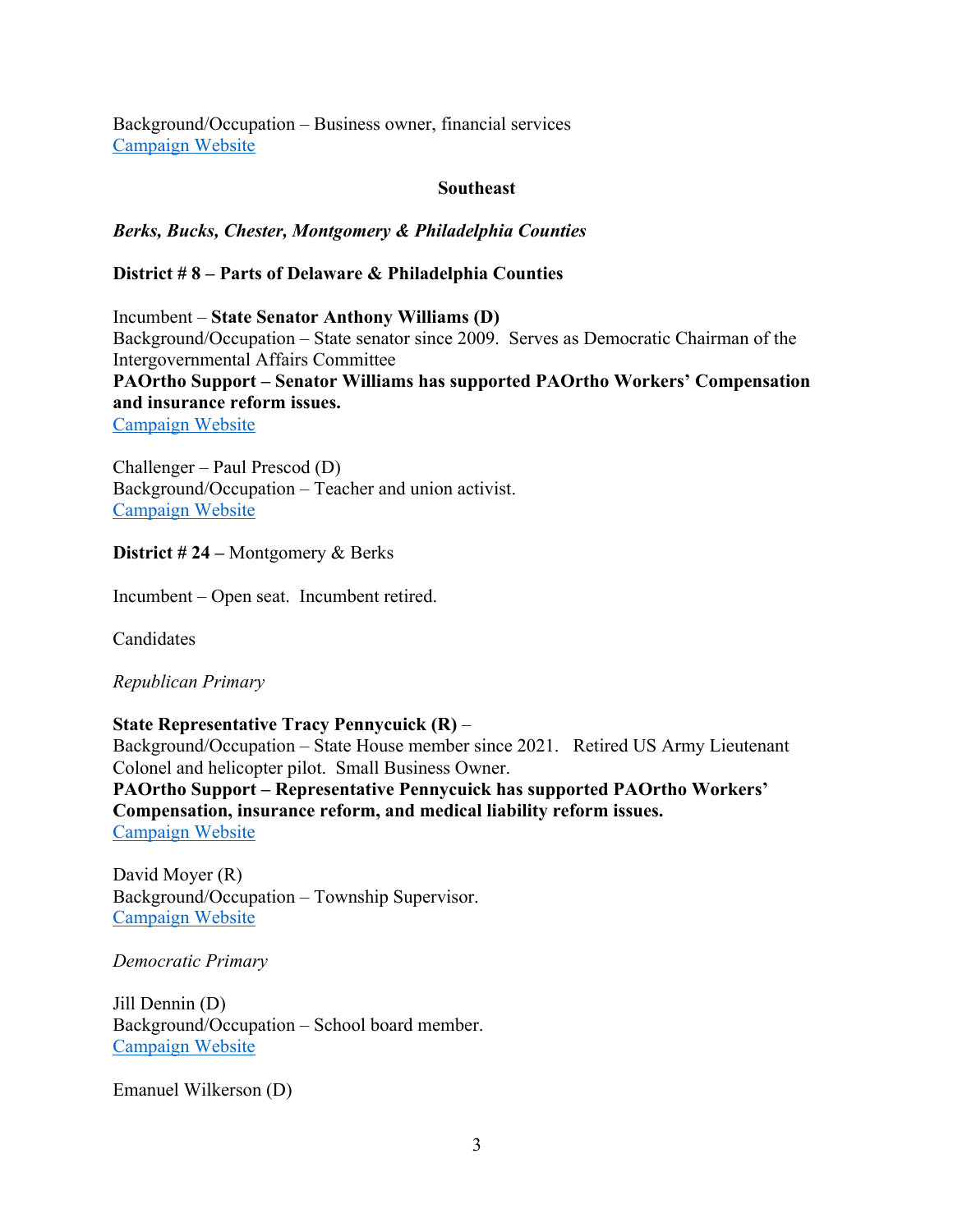Background/Occupation – Pottstown NAACP. Campaign Website

#### **House**

# **South Central**

*Cumberland, Dauphin, Lancaster, Perry & York Counties*

**District # 47 – York** 

Incumbent – **State Representative Keith Gillespie (R)** Background/Occupation – State House member since 2003. Currently serves as Chairman of the Game & Fish Committee. Paramedic and hospital administrator. **PAOrtho Support – Representative Gillespie has supported PAOrtho Workers' Compensation, insurance reform, and medical liability reform issues.**  Campaign Website

Challenger – Joseph Frank D'Orsie (R) Background/Occupation – Communications director. Campaign Website

**District # 86 – Juniata, Perry & Mifflin**

**Incumbent member vs. Incumbent member**

**State Representative Perry Stambaugh (R)** Background/Occupation – State House member since 2021. **PAOrtho Support – Representative Stambaugh has supported PAOrtho Workers' Compensation, insurance reform, and medical liability reform issues.**  Campaign Website

**State Representative John Hershey (R)** Background/Occupation - State House member since 2019. **PAOrtho Support – Representative Hershey has supported PAOrtho Workers' Compensation, insurance reform, and medical liability reform issues.**  Campaign Website

# **District # 94 – York**

Incumbent – **State Representative Stan Saylor (R)** Background/Occupation – State House member since 1993. Serves as Majority Chairman of the Appropriations Committee.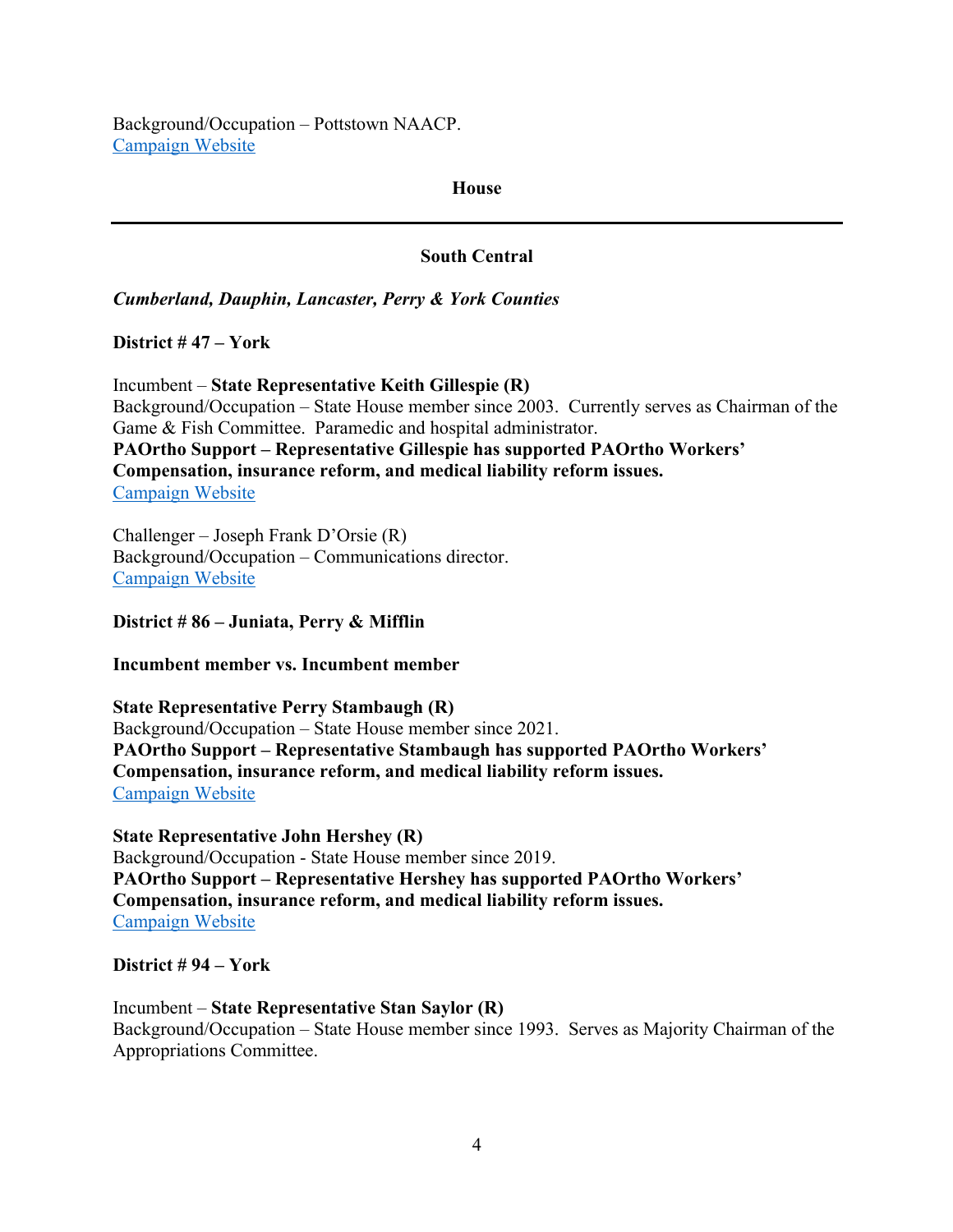# **PAOrtho Support – Representative Saylor has supported PAOrtho Workers' Compensation, insurance reform, and medical liability reform issues. He has also sponsored PAOrtho legislation.**

Campaign Website

Challenger – Wendy Jo Fink Background/Occupation – Education degree, home schooler. Campaign Website

#### **District # 100 – Lancaster**

Incumbent – **State Representative Bryan Cutler (R)** Background/Occupation – State House member since 2007. Serves as Speaker of the House. **PAOrtho Support – Speaker Cutler has supported PAOrtho Workers' Compensation, insurance reform, and medical liability reform issues.**  Campaign Website: N/A

Challenger – Anne Weston (R) Background/Occupation – Former teacher, financial consultant, and businessperson. Campaign Website

#### **District # 169 – York**

Incumbent – **State Representative Kate Klunk (R)** Background/Occupation – State House member since in 2015. Attorney/Legislator **PAOrtho Support – Representative Klunk has supported PAOrtho Workers' Compensation, insurance reform, and medical liability reform issues.**  Campaign Website – N/A

Challenger – Matthew Smith (R) Background/Occupation – Business consultant and contractor. Campaign Website

# **District # 103 – Dauphin**

Incumbent – **State Representative Patty Kim (D)** Background/Occupation – State House member since 2013. Former reporter and Harrisburg City Council member. **PAOrtho Support – Representative Kim has supported PAOrtho Workers' Compensation and insurance reform issues.**  Campaign Website

Challenger – Heather Macdonald (D) Background/Occupation – Activist. Campaign Website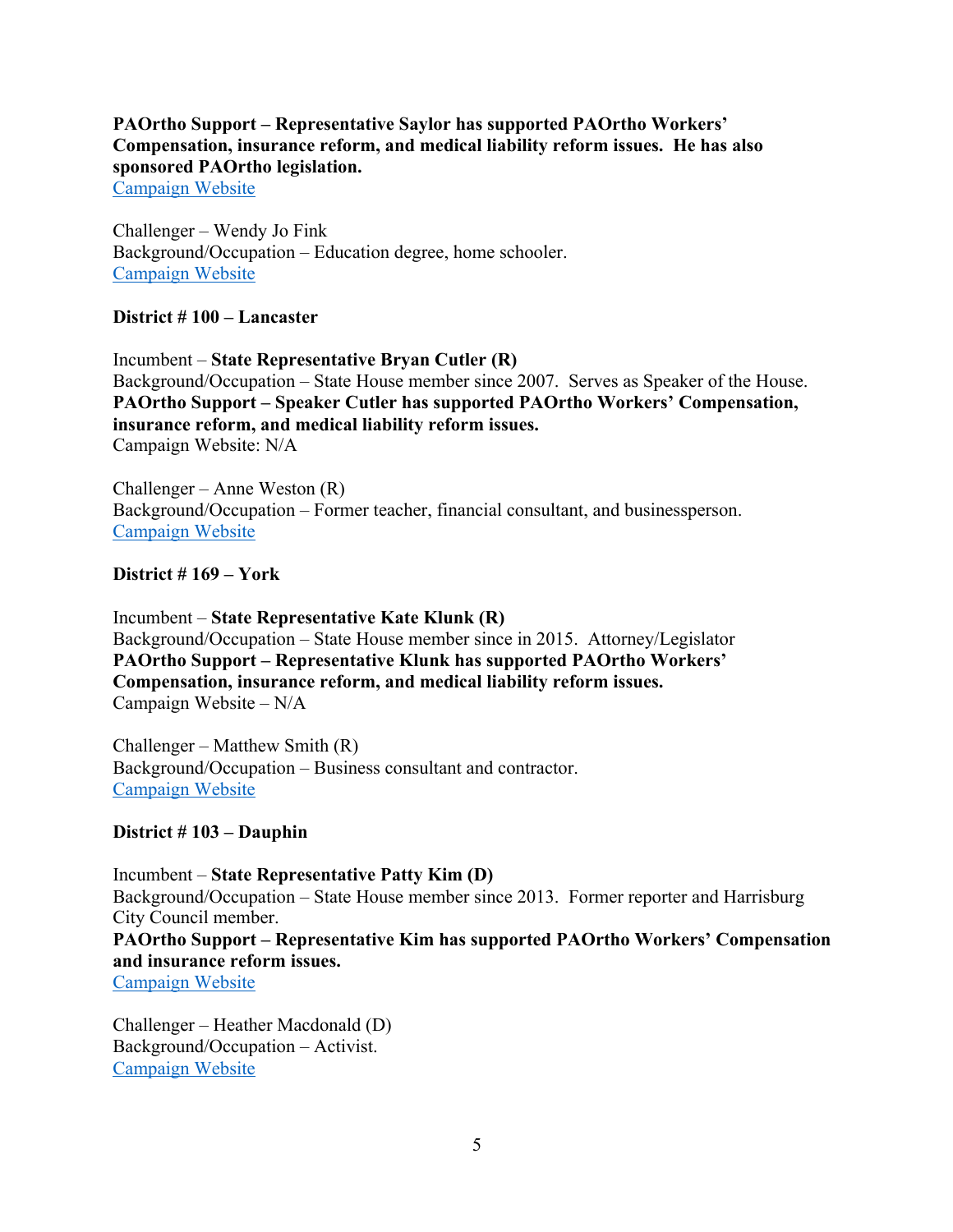### **District # 96 – Lancaster**

Incumbent – **State Representative Mike Sturla (D)** Background/Occupation – State House member since 1991. Serves as the Democratic Chairman of the Urban Affairs Committee. **PAOrtho Support – Representative Sturla has supported PAOrtho Workers' Compensation and insurance reform issues.** 

Campaign Website

Challenger – Dana Hamp Gulick (D) Background/Occupation – Business liaison for advertising company. Campaign Website

# **Lehigh Valley**

# *Lehigh & Northampton Counties*

**District # 134 – Lehigh** 

Incumbent – **State Representative Peter Schweyer (D)** Background/Occupation – State House member since 2015. Former legislative staffer. **PAOrtho Support – Representative Schweyer has supported PAOrtho Workers' Compensation and insurance reform issues.**  Campaign Website

Challenger – Enid Santiago (D) Background/Occupation – Service based community organization employee. Campaign Website

**District # 187 – Lehigh**

**Incumbent member vs. Incumbent member State Representative Ryan Mackenzie (R)** Background/Occupation – State House member since 2012. **PAOrtho Support – Representative Mackenzie has supported PAOrtho insurance reform and medical liability reform issues.** 

# Campaign Website

**State Representative Gary Day (R)** Background/Occupation - State House member since 2009. **PAOrtho Support – Representative Day has supported PAOrtho Workers' Compensation, insurance reform, and medical liability reform issues.**  Campaign Website – N/A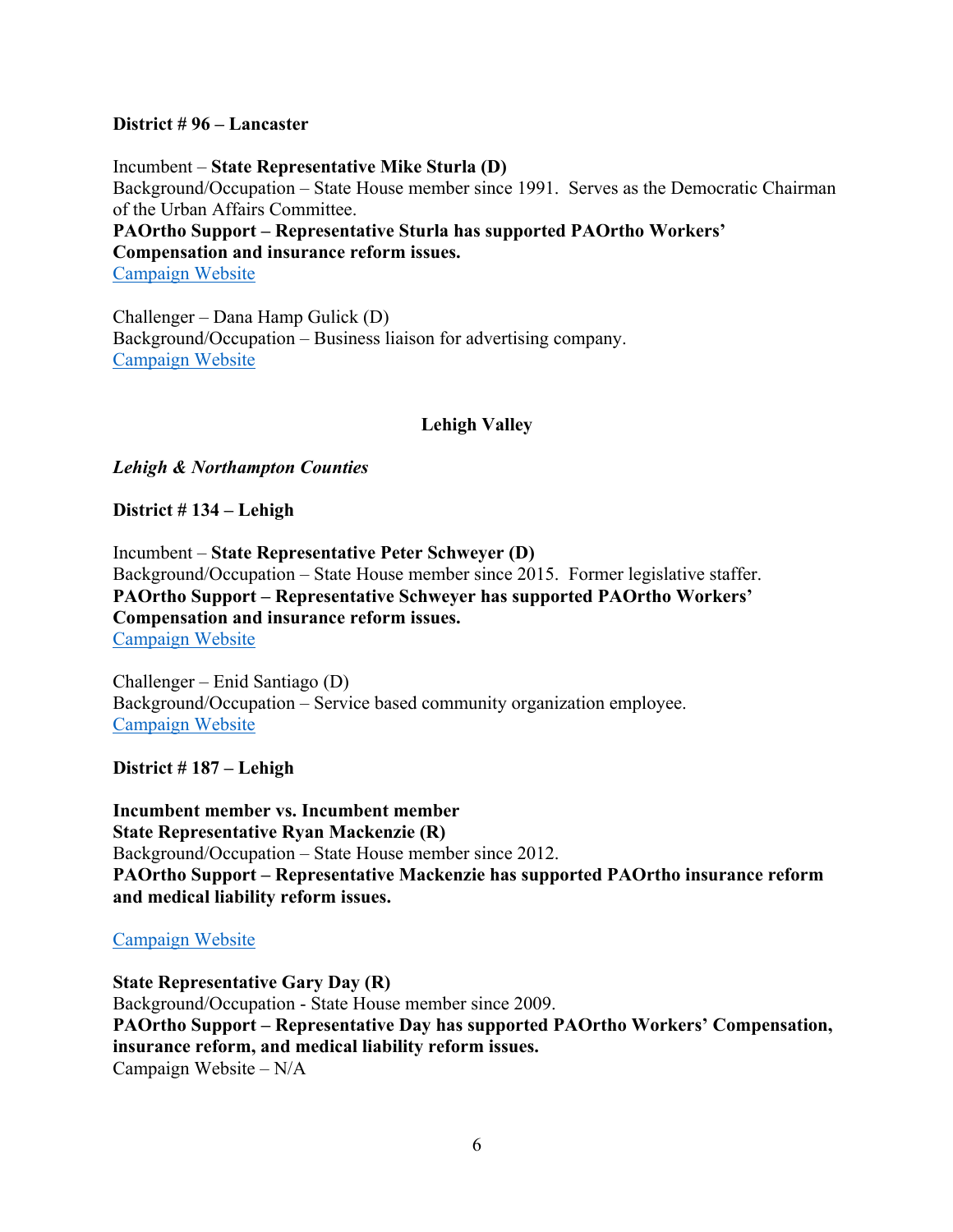#### **Southeast**

# *Berks, Bucks, Chester, Montgomery & Philadelphia Counties*

### **District #5 – Berks**

Incumbent – **State Representative Barry Jozwiak (R)** Background/Occupation – State House member since 2015. Retired state trooper. **PAOrtho Support – Representative Jozwiak has supported PAOrtho Workers' Compensation, insurance reform, and medical liability reform issues.**  Campaign Website

Challenger – David Golowski (R) Background/Occupation – Head of operations at electric company. Campaign Website

#### **District # 13 – Chester & Lancaster**

Incumbent – **State Representative John Lawrence (R)** Background/Occupation – State House member since 2011. Financial professional. **PAOrtho Support – Representative Lawrence has supported PAOrtho Workers' Compensation, insurance reform, and medical liability reform issues.** 

Challenger – Carmela Cliberti (R) Background/Occupation – Retired from aviation industry. Campaign Website

#### **District # 172 – Philadelphia**

Incumbent – **State Representative Kevin Boyle (D)** Background/Occupation – State House member since 2011. Serves as Democratic Chairman of the House Finance Committee. **PAOrtho Support – Representative Boyle has supported PAOrtho Workers' Compensation and insurance reform issues.** 

Campaign Website

Challenger – Robert Stewart (D) Background/Occupation – Former Senate legislative aide. Campaign Website

#### **District #190 – Philadelphia**

Incumbent – **State Representative Amen Brown (D)** Background/Occupation – State House member since 2021. Legislator. **PAOrtho Support – Representative Brown has supported PAOrtho Workers' Compensation and insurance reform issues.**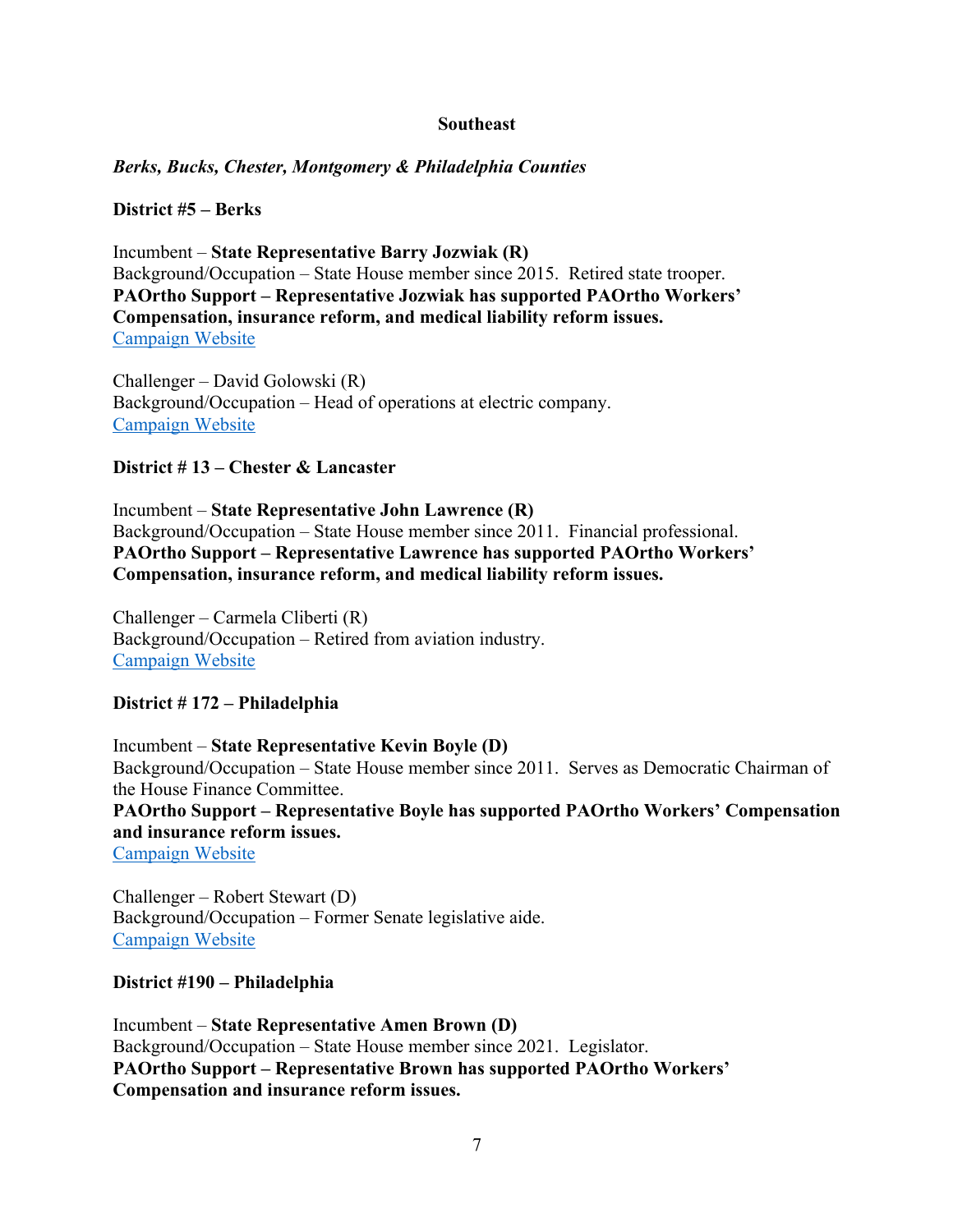# Campaign Website

Challenger – Gwendolyn Veronica Green (D) Background/Occupation – Business Manager, SEIU. Campaign Website

# **District 194 – Montgomery and Philadelphia**

Incumbent – **State Representative Pam DeLissio (D)** Background/Occupation – State House member since 2011. Legislator. **PAOrtho Support – Representative DeLissio has supported PAOrtho Workers' Compensation and insurance reform issues.**  Campaign Website

Challenger – Tarik Khan (D) Background/Occupation – Nurse. Campaign Website

# **District # 184 – Philadelphia**

Incumbent – **State Representative Elizabeth Fiedler (D)** Background/Occupation – State House member since 2019. Reporter. **PAOrtho Support – Representative Fiedler has supported PAOrtho Workers' Compensation and insurance reform issues.**  Campaign Website

Challenger -Michael Anthony Giangiordano (D) Background/Occupation – Small business owner. Campaign Website

**District # 203 – Philadelphia**

**Incumbent member vs. Incumbent member**

Incumbent – **State Representative Isabelle Fitzgerald (D)** Background/Occupation – State House member since 2017. Legislator. **PAOrtho Support – Representative Fitzgerald has supported PAOrtho Workers' Compensation and insurance reform issues.**  Campaign Website

Challenger – **State Representative Christopher Rabb (D)** Background/Occupation – State House member since 2017. Educator. **PAOrtho Support – Representative Rabb has supported PAOrtho Workers' Compensation and insurance reform issues.**  Campaign Website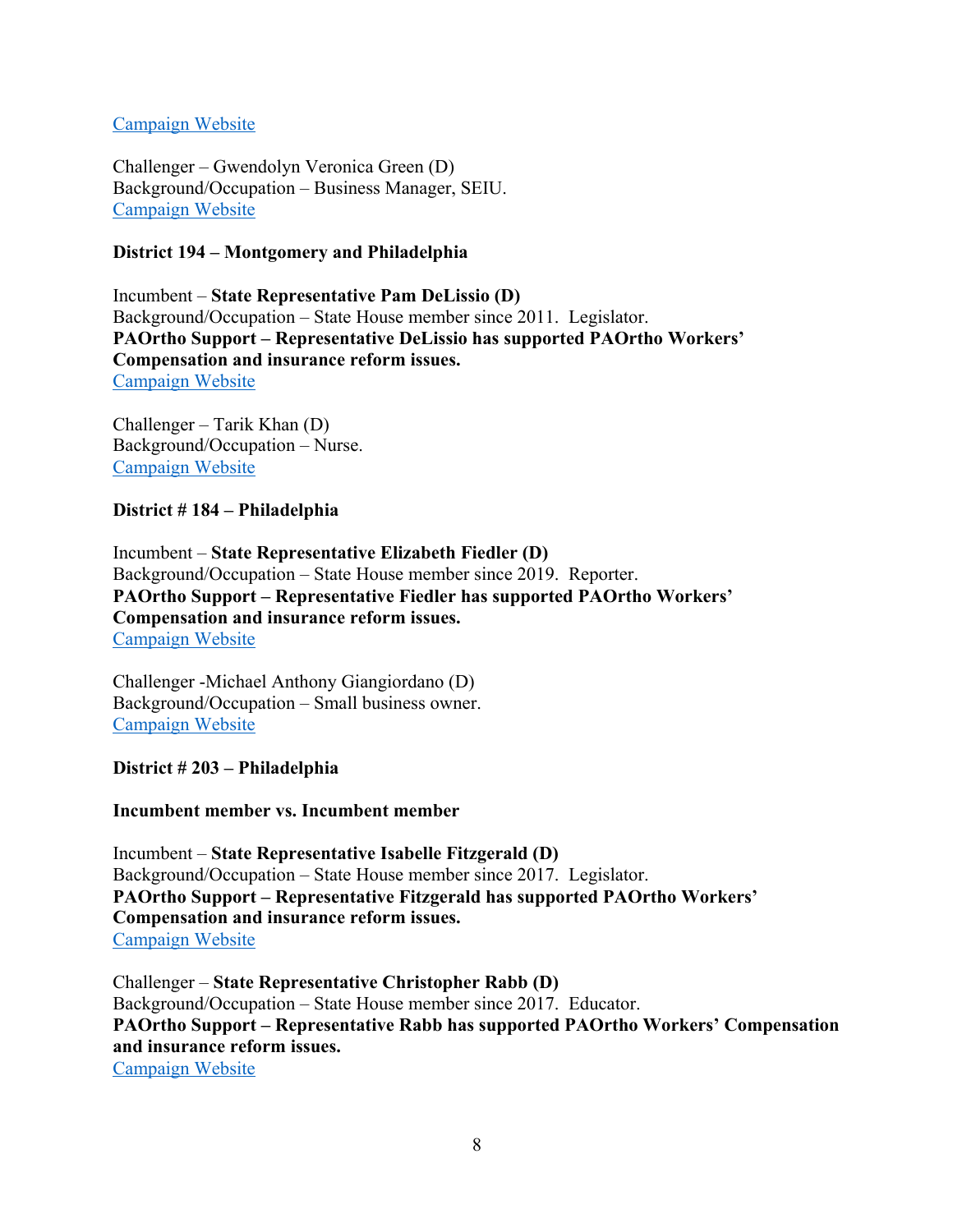# **District # 201 – Philadelphia**

Incumbent – **State Representative Stephen Kinsey (D)** Background/Occupation – State House member since 2013. Legislator. **PAOrtho Support – Representative Kinsey has supported PAOrtho Workers' Compensation and insurance reform issues.**  Campaign Website

Challenger – Andre Carroll (D) Background/Occupation – Philadelphia Controller's Office. Campaign Website

# **District # 159 – Delaware**

Incumbent – **State Representative Brian Kirkland (D)** First Elected/Background/Occupation – First elected in 2017. Legislator. **PAOrtho Support – Representative Kirkland has supported PAOrtho Workers' Compensation and insurance reform issues.**  Campaign Website

Challenger – Carol Kazeem (D) Background/Occupation – Trauma outreach specialist. Campaign Website

#### **District # 188 – Philadelphia**

Incumbent – **State Representative Rich Krajewski (D)**  Background/Occupation – State House member since 2021. Community organizer. **PAOrtho Support – Representative Krajewski has supported PAOrtho Workers' Compensation and insurance reform issues.**  Campaign Website

Challenger – James Wright (D) Background/Occupation – Community and economic development work. Campaign Website

#### **District 166 – Delaware & Montgomery**

Incumbent – **State Representative Greg Vitali (D)** First Elected/Background/Occupation – State House member since 1993. Legislator. **PAOrtho Support – Representative Vitali has supported PAOrtho Workers' Compensation and insurance reform issues.**  Campaign Website

Challenger - David Matthew Brown (D) Background/Occupation – Community organizer.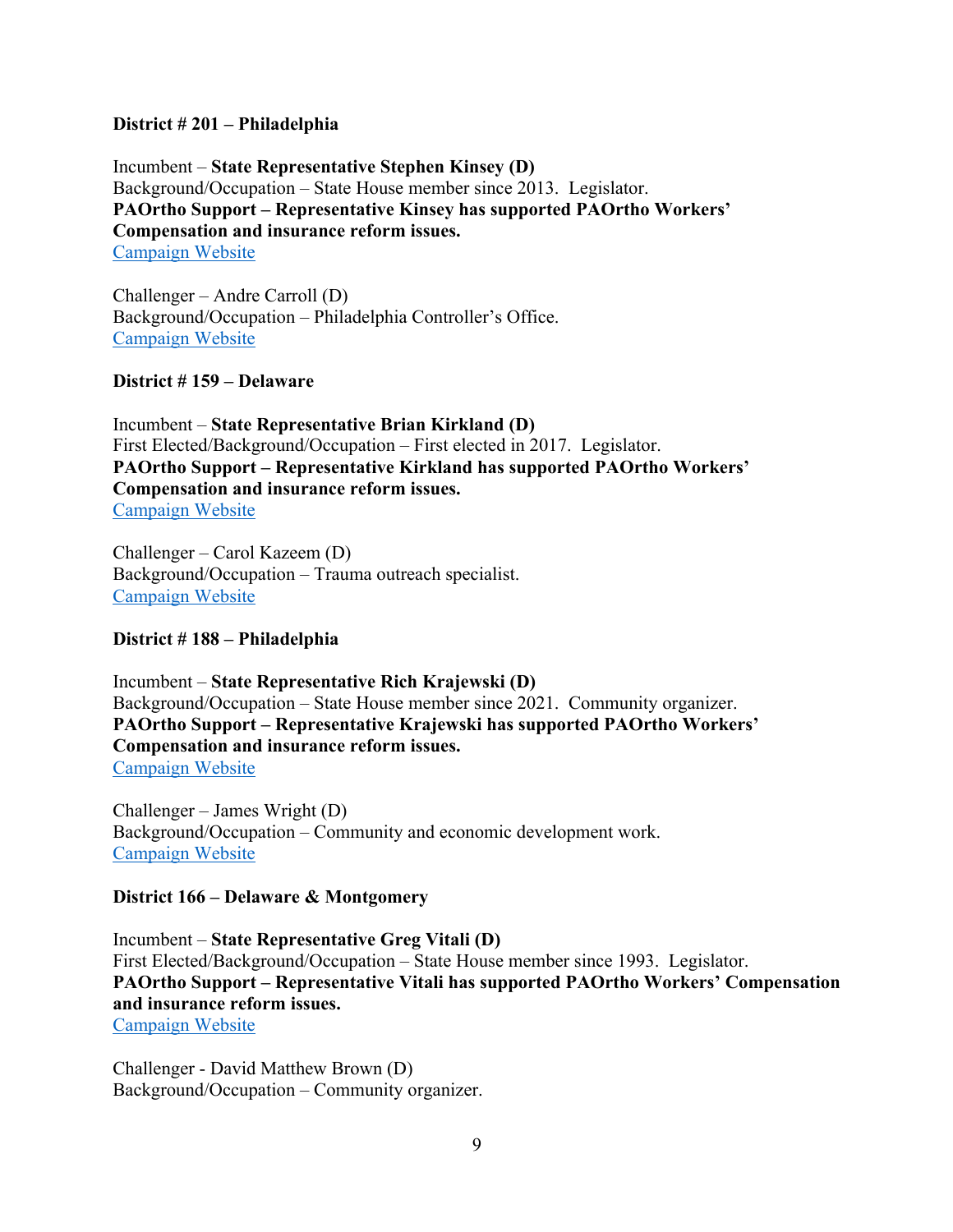# **Western**

# **Allegheny, Armstrong, Beaver, Blair, Butler, Cambria, Cameron, Centre, Erie, Fayette, Huntingdon, Indiana, McKean, Mifflin, Potter**

Republicans

# **District # 8 – Lawrence, Beaver & Butler**

Incumbent – State Representative Aaron Bernstine (R) Background/Occupation – State House member since 2017. Small business owner. Please see news coverage when considering this candidate: GOP state Rep Bernstine loses party endorsement after Snapchat videos (timesonline.com) PAOrtho Support – N/A Campaign Website

Challenger – Eric Ditullo (R) Background/Occupation – Seneca Valley School District board president.

Challenger – John Kennedy (R) Background/Occupation – Farmer and small business owner. Campaign Website

# **District # 51 – Fayette & Somerset**

Incumbent – **State Representative Matt Dowling (R)**  Background/Occupation – State House member since 2017. Non-profit executive. **PAOrtho Support – Representative Dowling has supported PAOrtho Workers' Compensation, insurance reform, and medical liability reform issues.**  Campaign Website

Challenger – Ryan Porupski (R) Background/Occupation – Albert Gallatin School Director. Campaign Website

# **District # 39 – Washington & Allegheny**

Incumbent – **State Representative Mike Puskaric (R)** Background/Occupation – State House member since 2019. Director of settlement operations. **PA Ortho Support – Representative Puskaric has supported PAOrtho Workers' Compensation, insurance reform, and medical liability reform issues.**  Campaign Website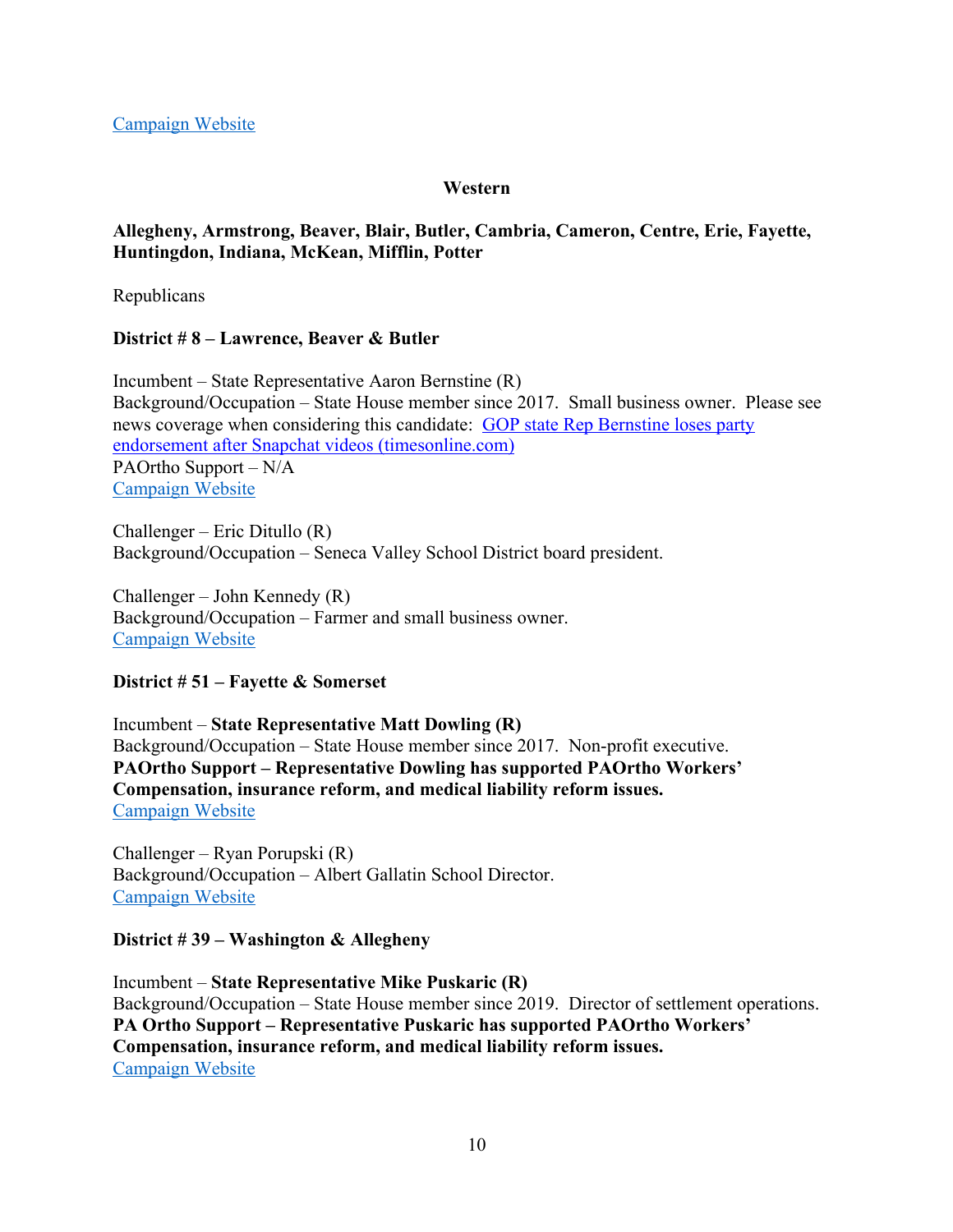Challenger – Andrew Kuzma (R) Background/Occupation – Attorney. Campaign Website

### **District # 40 – Washington & Allegheny**

Incumbent – **State Representative Natalie Mihalek (R)** Background/Occupation – State House member since 2019. Lawyer. **PA Ortho Support – Representative Mihalek has supported PAOrtho Workers' Compensation, insurance reform, and medical liability reform issues.**  Campaign Website

Challenger – Stephen Renz (R) Background/Occupation – Project manager. Campaign Website

#### **District # 56 – Westmoreland**

Incumbent – **State Representative George Dunbar (R)**  First Elected/Background/Occupation – State House member since 2011. Representative Dunbar serves as House Majority Caucus Chairman.

**PAOrtho Support – Representative Dunbar has supported PAOrtho Workers' Compensation, insurance reform, and medical liability reform issues.**  Campaign Website

Challenger – Samuel Lloyd Wright (R) Background/Occupation- Retired Military Police. Campaign Website – N/A

#### **District # 55 – Westmoreland, Armstrong & Indiana**

Incumbent – **State Representative Jason Silvis (R)** Background/Occupation – State House member since 2021. Stuntman. **PAOrtho Support – Representative Silvis has supported PAOrtho Workers' Compensation, insurance reform, and medical liability reform issues.**  Campaign Website

Challenger – Jill Nixon Cooper (R) Background/Occupation – Sales and marketing. Campaign Website

Challenger – Michelle Schmidt (R) Background/Occupation – School director. Campaign Website

#### **District # 67 – McKean, Cameron & Potter**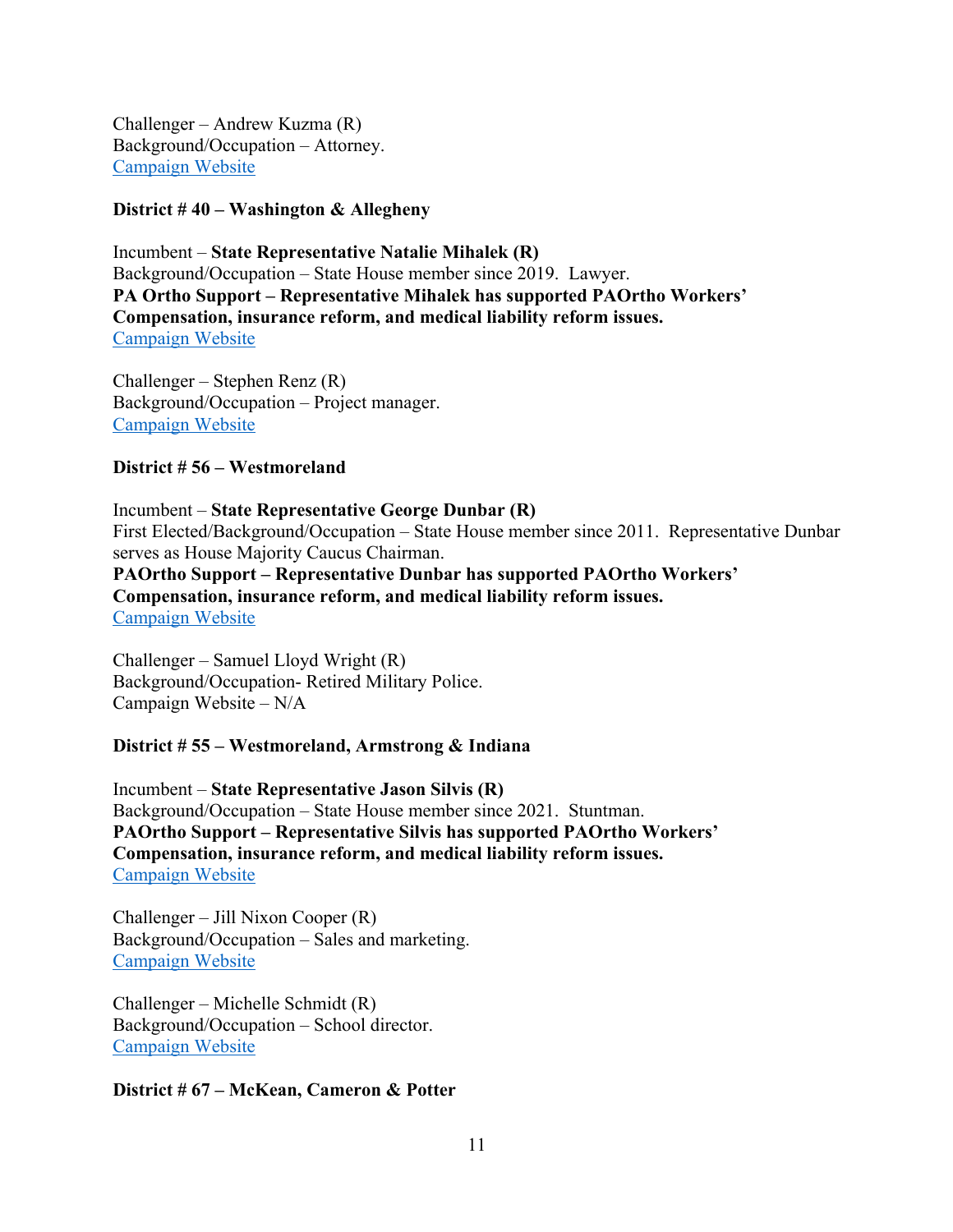Incumbent – **State Representative Martin Causer (R)** Background/Occupation – State House member since 2003. Legislator. **PAOrtho Support – Representative Causer has supported PAOrtho Workers' Compensation, insurance reform, and medical liability reform issues.** 

Challenger – Robert Rossman (R) Background/Occupation – Small business owner. Candidate Website

# **District # 80 – Blair**

Incumbent – **State Representative Jim Gregory (R)** Background/Occupation – State House member since 2019. Former broadcaster. **PAOrtho Support – Representative Gregory has supported PAOrtho Workers' Compensation, insurance reform, and medical liability reform issues. He has sponsored PAOrtho legislation. His wife works at Altoona's Advanced Center for Surgery.**  Campaign Website

Challenger – Patricia Haight (R) Background/Occupation – Retired Realtor and construction executive. Campaign Website

# **District # 81 – Huntingdon, Centre & Mifflin**

Incumbent – **State Representative Richard Irvin (R)** Background/Occupation – State House member since 2015. Former county treasurer. **PAOrtho Support – Representative Irvin has supported PAOrtho Workers' Compensation, insurance reform, and medical liability reform issues.** 

Challenger – Andrea Speck (R) Background/Occupation – Podcaster. Campaign Website

# **District # 11 – Butler**

Incumbent – **State Representative Marcie Mustello (R)** Background/Occupation – State House member since 2019. Former Congressional staffer. **PAOrtho Support – Representative Mustello has supported PAOrtho Workers' Compensation, insurance reform, and medical liability reform issues.**  Campaign Website

Challenger – Jennifer Steele (R) Background/Occupation – Fitness instructor. Campaign Website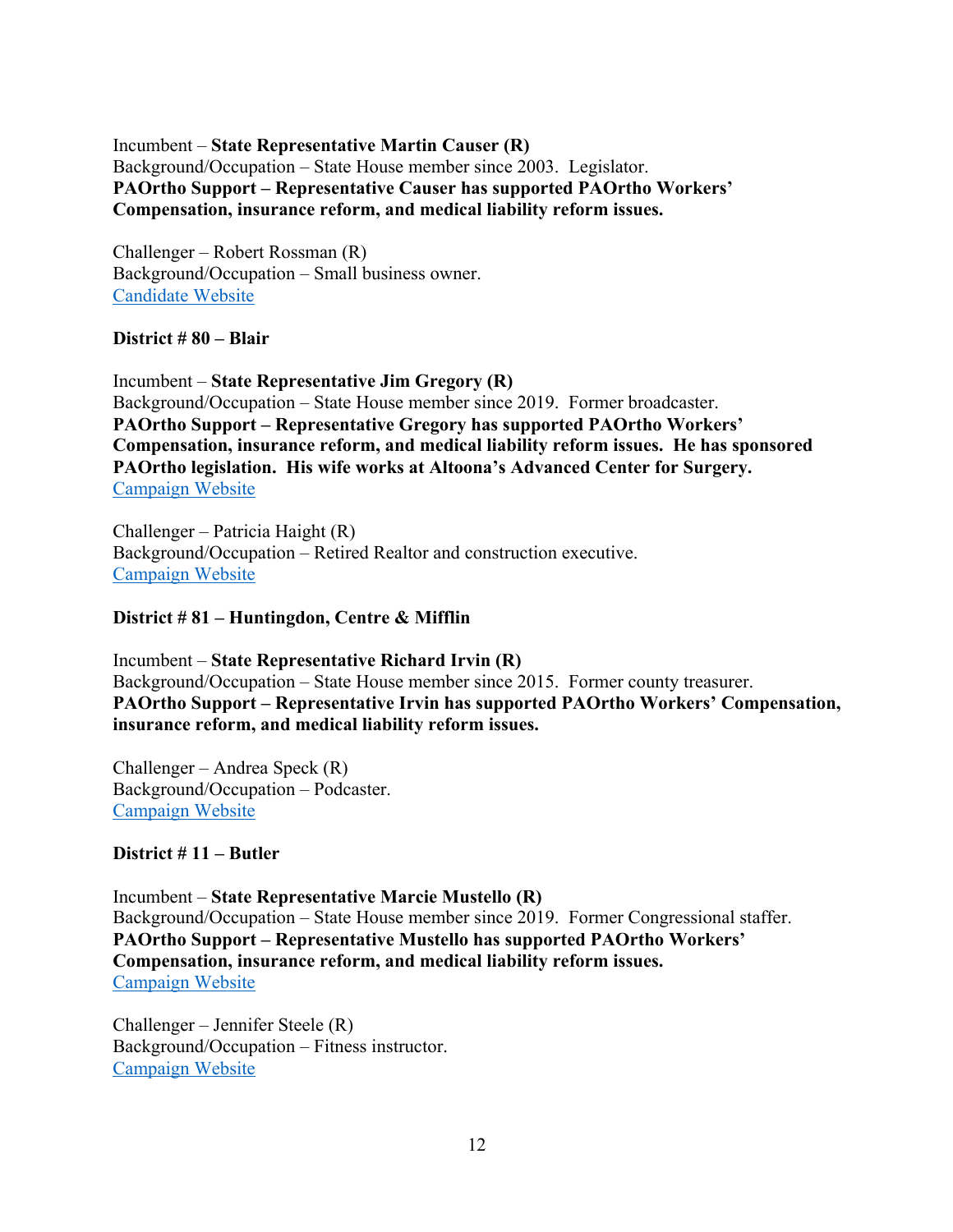# **Democrats**

**District # 19 – Allegheny**

Incumbent – **State Representative Aerion Abney (D)** Background/Occupation – State House member since April, 2022. Social work. **PAOrtho Support – Representative Abney has not had the opportunity to vote on any PAOrtho issues.**  Campaign Website

Challenger – Glenn Grayson (D) Background/Occupation – Pastor. Campaign Website

**District # 36 – Allegheny**

Incumbent – **State Representative Jessica Benham (D)** Background/Occupation – State House member since 2021. Educator. **PAOrtho Support – Representative Benham has supported PAOrtho ASC issues.**  Campaign Website

Challenger – Stephanie Fox (D) Background/Occupation – Director of Operations for crime victims' services. Campaign Website

# **District # 72 – Cambria**

Incumbent – **State Representative Frank Burns (D)** Background/Occupation – State House member since 2009. Legislator. **PAOrtho Support – Representative Burns has supported PAOrtho Workers' Compensation and insurance reform issues.**  Campaign Website

Challenger – Michael Cashaw (D) Background/Occupation – Photographer. Campaign Website

# **District # 24 – Allegheny**

Incumbent – **State Representative Martell Covington (D)** Background/Occupation – State House member since April, 2022. Former staffer for Senate Democratic Leader Jay Costa. **PAOrtho Support – Representative Abney has not had the opportunity to vote on any PAOrtho issues, but he previously worked for PAOrtho Champion Senate Democratic Leader Jay Costa.** 

Campaign Website